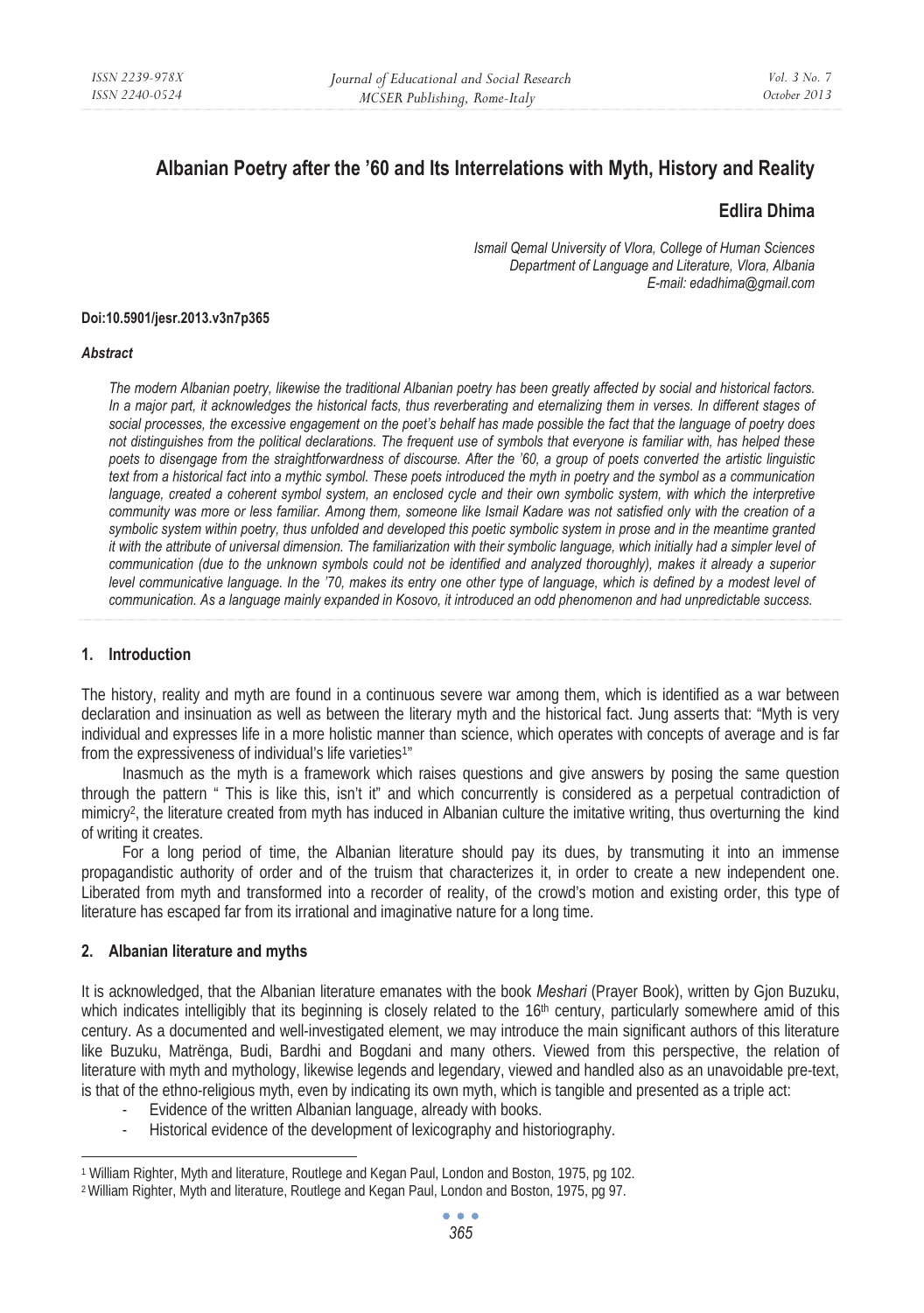Literary evidence through the poetry and prose creation of P. Budi and P. Bogdani.

M. Barleti, who has written in Latin language works concerning humanity, has also established in the meantime a literary and historic myth, based upon the historical figure of Gjergj Kastriot Skënderbeu (George Kastrioti Scanderbeg). Scanderbeg's myth is more obviously unfolded during the era of National Renaissance, of the literature that aimed the national revival, meanwhile in the Arbëresh literature the myth of "glorious year" is essential and focuses its attention on the figure of Gjergj Kastriot Skënderbeu, a thing which is also encountered in some poetic works of Jeronim de Rada, Gavril Dara i Riu (Gavril Dara Junior), Zef Serembe, Zef Skiroi, and many others. On the other hand, the myth of our national hero, that of Gjergj Kastriot Skënderbeu, as a universal and spatial myth, meets a particular way of expressiveness even in the literary work of other poets of National Renaissance, like Naim Frashëri, Andon Zako Çajupi, Ndre Mjeda and others. However, the myth of Scanderbeg, being undoubtedly the most expanded in time and space, is still ongoing and present in contemporary literature, beginning with the novels of Ismail Kadare, Sabri Godo, Kasëm Trebeshina, until that of Ben Blushi, thus converting it into a prevalent myth that is embraced by the literary creative work of Albanian writers. On the other side, due to Lasgush, Migjeni, Konica the Albanian literature had the ability to create and present new expressive ways and perspectives, with regard to thematic and literary structure, as well as in conception and literary enunciation, which was unique and independent. In the first part of the  $20<sup>th</sup>$  century, there were many writers of Albanian literature, who re-functionalized the legend, tale and Albanian mythology; where the most predominant of this writing model are undoubtedly Mitrush Kuteli and Ernest Koliqi, the latter would write mainly on the basis of our mythology as well as of the Greek one. After the year 1945, the Albanian literature, based on the official model, followed the line of socialist realism. " *The myth's exploitation in our literature, has been considered by the official aesthetic and criticism of the communist dictatorship era, as something not only redundant but also intolerable, as far as a socialist society is under the leadership of objective rules of development, that have been discovered by Marxism. Nevertheless, regardless of many ironic and derogatory attitudes toward myths, it never hindered some pens, to activate successfully in the contemporary literature myths and mythological subjects. <sup>3</sup> " T.Caushi*. Definitely here can be mentioned Ismail Kadare, where according to his concept, is undoubtedly one of the writers that has never hesitated to functionalize and represent in his literary works Albanian myths and legends, as well as myths and legends of other countries. Kadare, with the myth and legend, Albanian and foreign, in some occasions during the writing of long prose, always according to the scholar's viewpoint, mostly surpassed the borders of a segregated country of that time, thus transmitting universal messages, meanwhile beginning with well-known archetypes in the verbal creativity. Some of the well known myths were that of Scanderbeg and that of Arbër's resistance, precisely at the end of medieval era, as well as the myth of Albanian language (humanity religious literature). Meanwhile it was projected the myth of *Our World* and love, that led to the myth of *glorious year*, which prevalently reigned over the Arbëresh literature. To the same extent, was developed the myth of Western, which implied the detachment from the Ottoman Empire and the return in western European identity, the myth of survival and national resistance, or the myth of *another Albania,* a civilized contemporary literature and eligible to be compared to other developed European nations, as well as with the literary development itself. There is one other clear effort in the literature of socialist realism to create the myth of a *new man*, in the character's creation and conception, and this is a point worthy to discuss, but with regard to myth and mythology it was overthrown immediately after the falling of dictatorial system and that of the literary model of socialist realism. In this line stands also Sh. Sinani, who amid many things writes: "*With one foot on the ancient Albania, the verbal and legendary one, still under the Homeric shuddering, and the other foot on the most prominent and cunning modernity, Kadare is found in the amid of these two distinct worlds, and from this extraordinary situation his work creates a powerful and eminent harmony4".* These lines are extracted from a writing of Domenique Fernandez. To the same extent, the mythic and legendary opus of Camaj, which acquires a particular value in poetic texts, like *Nema* (Nemesis)*, Buelli* (Buffalo)*, Palimpsest*, but as a nature of writing it also occupies a considerable space in the prose and novels of the author. In the writing of poetry, the presence of myth is exposed clearly, as it occurs in the volume *Legjenda* (Legend), which expresses obviously the connections with myth as a legend, but in his poetic writing one may find also occasions of the myth's presence since at the title, but its presence becomes more substantial throughout the integrity of the text, likewise in *Nema* (Nemesis)*, Buelli* (Buffalo) and *Palimpsest*, which in addition reveal the myth of poetry in the eternal pursuance, as well as the poet's myth, which is culminated with that of poetic text as a writing and overwriting process, alongside with myths of classical nature, like the buffalo. The signs of intertwining prose writing with other domains of mythic and legendary, reach their climax in the novels *Karpa* (The Crag), *Rrathë* (Circles) and mainly in his masterpiece, *Dranja,*  which aside from others, reformulates the literary genre, a challenge and substantial literary experiment, like no one else

<sup>3</sup> T. Caushi, Fjalor i Estetikës, Ombra, GVG, Tiranë, 2005, pg. 297. 4 Sh, Sinani, "Mitologji në Eposin e Kreshnikëve" , pg. 348